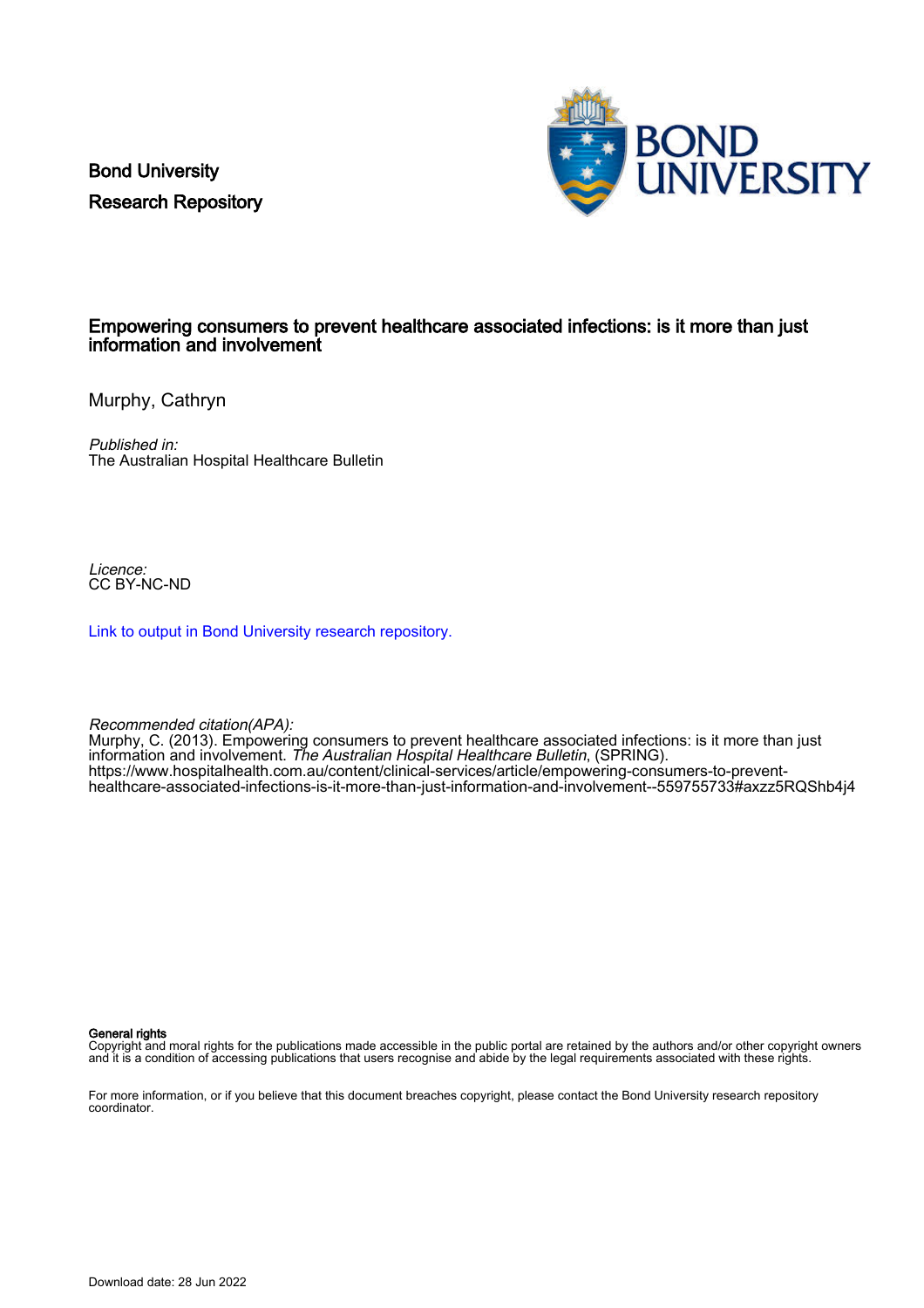# **Empowering Consumers To Prevent Healthcare Associated Infections: More Than Just Information and Involvement or Is It?**

As healthcare providers it is often difficult for us to view or understand clinical issues from the perspectives of healthcare consumers or their family or friends. However, the recently released National Safety and Quality in Health Care Standards and in particular Standard 3 Preventing and Controlling Healthcare Associated Infections, mandate the provision of information to and involvement of consumers in infection prevention processes and decisions[.](#page-3-0) $<sup>1</sup>$  To provide appropriate</sup> infection prevention information and capitalise on consumer involvement we first need to better understand our consumers. What do they expect of an organisation in terms of infection prevention? How well do they understand the risks and consequences of healthcare associated infections (HAIs)? How skilled are they to recognise an infection prevention breach and how empowered and willing are they to question a non-compliant healthcare worker? In this brief article the authors address these questions and recommend a series of actions that your organisation may wish to consider in order to recruit the healthcare consumer as a valuable contributor to your infection prevention efforts.

# **What do consumers expect of an institution in terms of infection prevention?**

Our understanding of consumer expectations regarding infection prevention aspects of care delivery and healthcare worker (HCW) behaviour is limited mainly to hand hygiene practice<sup>[2,](#page-3-1) [3](#page-3-2)</sup> and more recently some disease-specific measures.<sup>[4](#page-3-3)</sup> The research is limited and often contradictory which may hinder our ability to influence consumer expectations and ensure they are reality-based.

S[t](#page-3-2)udies of Australian consumer attitudes to HAI prevention are few. The most recent<sup>3</sup> indicates consumer expectations similar to those in other countries where national infection prevention programs are also underpinned by government policy and legislation. In 2013 in a comprehensive review of public and patient risk perceptions Burnett found that patients "generally perceived themselves to be at high risk of acquiring an infection…within a healthcare setting". The public also recognise that HAIs are serious. They believe that HAIs are preventable and that hospitals are generally not doing enough to prevent them. They blame doctors and nurses for HAI transmission.<sup>[2,](#page-3-1) [4](#page-3-3)</sup>

Other investigators who were seeking to better understand why some patients do not question obvious non-compliance with recommended infection prevention measures found the opposite. Thy reported that some patients incorrectly assume that all HCWs know what they are doing in terms of infection prevention or that hospitals are doing the very best they possibly can in addressing systemic processes that reduce HAI risk.

#### **How well do consumers understand the risks and consequences of HAIs?**

HAI transmission is often complex and dependent on multiple patient and setting-specific factors as well as HCW behaviours. Transmission modes are pathogen-specific and prevention measures are generally a combination of standard and transmission-based measures. Historically these concepts have been difficult even for HCWs to grasp and may partially explain the long history of HCW noncompliance with recommendations. [5-9](#page-3-4)

Given the complexity of HAIs is it reasonable for us to expect patients, their family or their friends to understand HAI prevention and to be able to accurately interpret publically reported HAI data as an indicator of their own HAI risk? Early reports from the US suggest not and instead show a general lack of public awareness of and ability to interpret HAI rates.<sup>[10](#page-3-5)</sup> Regardless Australia is vigorously pursuing widespread public reporting of HAIs at national, state and sector levels.<sup>[11](#page-3-6)</sup>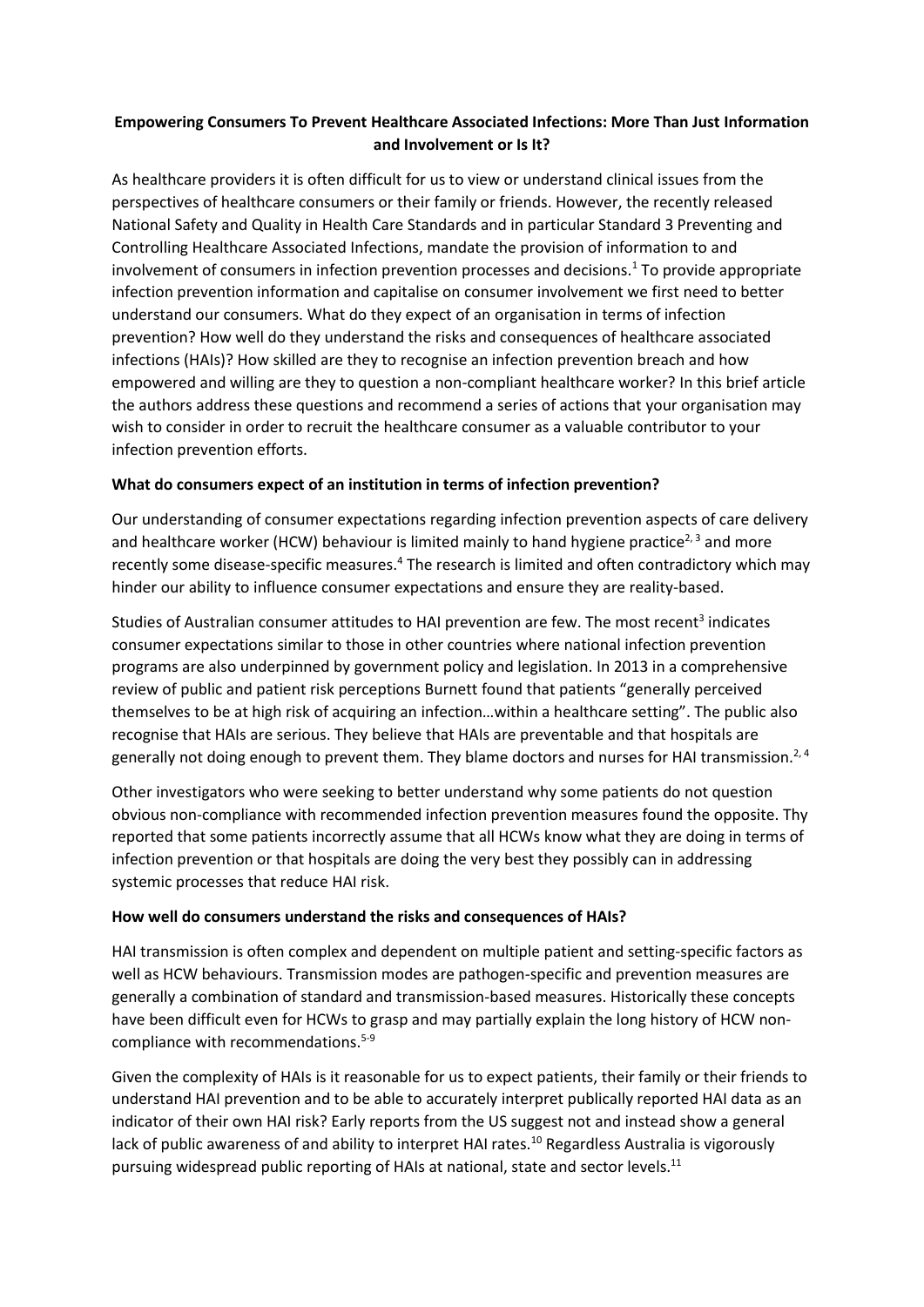#### **How skilled are consumers to recognise an infection prevention breach?**

Recognising infection control breaches is not always easy. Although it is obvious when HCWs are not wearing gloves or have not undertaken hand hygiene after touching an obviously contaminated site identifying inadvertent use of an unsterile piece of equipment or recognising that a HCW is incorrectly or inappropriately wearing or not wearing a specific piece of personal protective equipment such as a mask or apron requires comprehensive knowledge and an ability to apply principles. Both tasks are well beyond what we should expect of healthcare consumers.

Regardless, various novel programs nationally and internationally have recruited healthcare consumers as self-advocates for better infection prevention. Patients and carers observing infection prevention breaches have been encouraged to raise their concerns directly with the HCW(s) involved at the time of the breach and/or provided with materials to assist those efforts. Materials have included information about how to recognise a breach, suggested language to use when verbally expressing concern or visual cues/signs to display to a HCW at the time of the breach.

Most patients surveyed report that they want to be involved in preventing HAIs yet less than half indicate they are actually comfortable with self-advocacy in the event of an infection prevention breach. In a study of patients who had observed hand hygiene breaches only 5% had actually asked a HCW had they sanitized their hands before providing direct care to them.<sup>[2,](#page-3-1) [3](#page-3-2)</sup>

For a non-HCW to self-advocate they require knowledge, skill, permission and courage as well as assurance that by raising their concern, the quality of their care and subsequent interaction with any HCW's will not be jeopardised. As your organisation continues to implement that National Standards we encourage you to explore additional, innovative ways in which you can better engage and involve patients, carers and their families to share our quest for better infection prevention. We recognise the inherent difficulties in that challenge and offer the following suggested checklist as motivation to assist you with it.

#### **Does your organisation engage healthcare consumers by?**

- 1. Encouraging and supporting their infection prevention feedback with absolute guarantee that there will be no negative impact on their care?
- 2. Providing written permission and tools to assist their feedback?
- 3. Displaying up-to-date, ward-specific infection data in an prominent place and in a format which is easily understood?
- 4. Encouraging patients to thank and compliment staff they observe adhering to required standards of infection control
- 5. Reassuring consumers by guaranteeing that regardless of HCW status, rank or profession they are each equally accountable for infection prevention compliance and equally subject to reprimand or remediation.